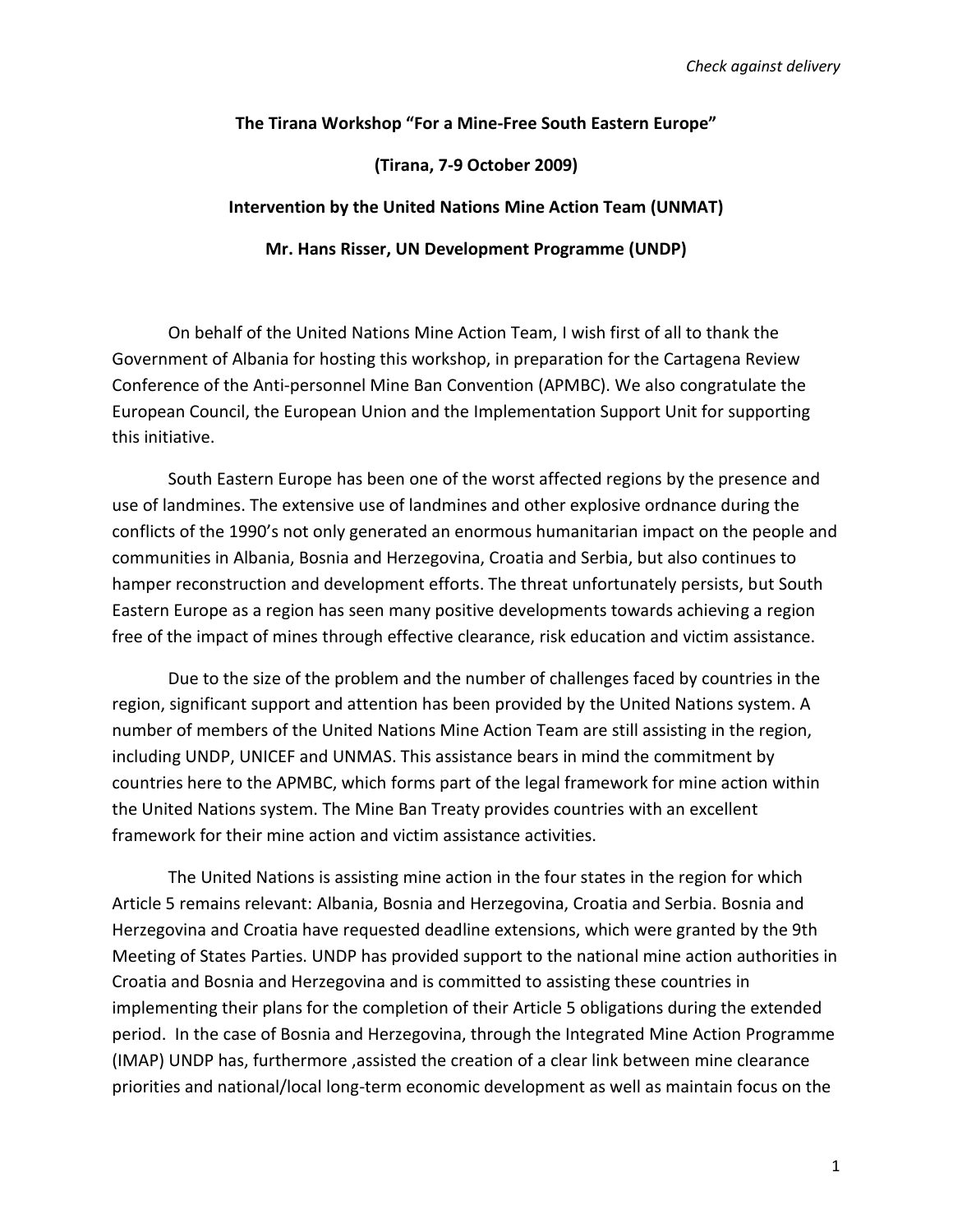institutional capacity building of mine action structures in BiH to effectively coordinate mine action in the long-term. With regards to Albania, as we heard today, UNDP has continued to support the capacity development of the Albanian Mine Action Executive to coordinate and monitor mine action activities in accordance with international standards. We look forward to an Albania Free of the Impact of Mines before the end of the year, as announced here and during the June Intersessionals in Geneva.

UNICEF has provided assistance in Mine Risk Awareness activities in Albania in cooperation with ministries of defence and of education and science, Albanian Mine Action Executive, and civil society as well as NGOs. In support of the national plans and strategies, mine risk education is being integrated through pilot projects into extra-curricular activities in compulsory education.

UNMAS is providing funding for mine/cluster bomb/UXO clearance and technical survey in support of the Explosive Ordnance Disposal (EOD) Management Section in Kosovo and in support of the Office of the Kosovo Security Forces, with the aim of complementing and enhancing the existing Mine Action Programme. UNMAS has managed in the past the mine action programme in Kosovo in the context of the United Nations Interim Administration Mission in Kosovo (UNMIK), as well as one short-time mine action programme in the Former Yugoslav Republic of Macedonia.

Despite progress in clearance, victim assistance is still relevant to these four countries. They all have identified themselves as states responsible for having a significant number of victims from antipersonnel mines. We congratulate Azerbaijan, Croatia, Serbia and Slovenia for ratifying the Convention on the Rights of Persons with Disabilities (CRPD), which in the views of UNMAT constitutes an appropriate and relevant framework for addressing the rights of survivors and implementing victim assistance, within the broader disability context at national level.

We also commend the countries of the region, who have signed the Convention on Cluster Munitions (CCM) and, in particular, Albania, Croatia and Slovenia for their speedy ratification. The CCM represents an appropriate framework for ameliorating the threat posed by Cluster Munitions.

Last but not least the United Nations Mine Action Team takes this opportunity to commend the efforts made by countries in South Eastern Europe to fulfill their obligations with the Anti-personnel Mine Ban Convention. We hope to witness in few years a South Eastern Europe Region Free from the Impact of Mines.

We look forward to a successful Second Review Conference in Cartagena, Colombia, later this year. We commend the efforts of the Host Country as well as of the President